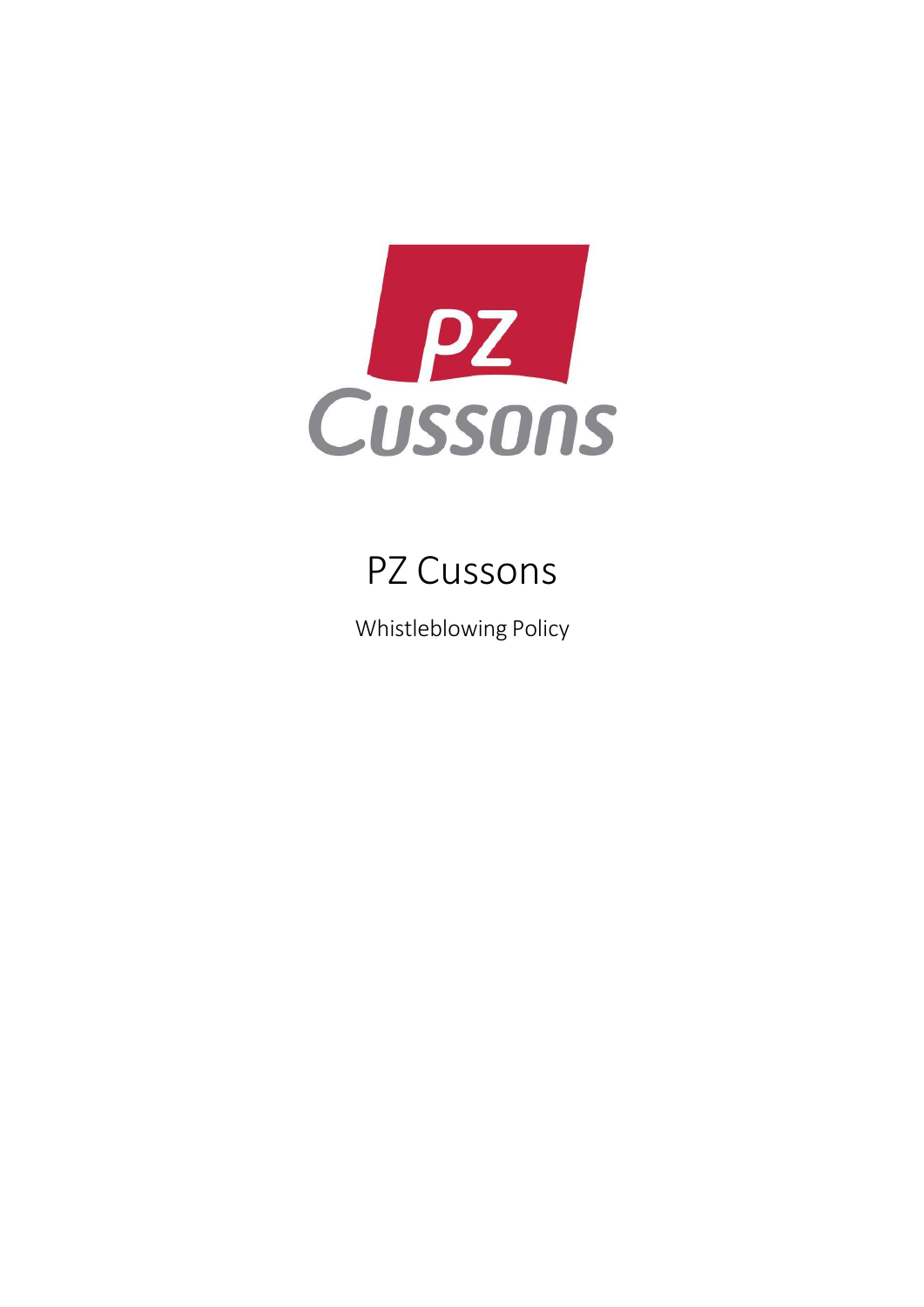

# **Whistleblowing Policy**

# **1 Purpose**

1.1 This Whistleblowing Policy (the "**Policy**") establishes the guidelines for reporting any actual or suspected abuse or non-compliance with any of the policies, procedures, values or business principles of PZ Cussons plc and any of its subsidiaries or affiliates (the "**Group**"), any other misconduct or improper state of affairs or circumstances in relation to the Group, or breach of any other law or regulation ("**Suspected Misconduct**"). This Policy should be read in conjunction with our Group Code of Ethical Conduct ("**COEC**") and related policies.

# **2 Our commitment**

- 2.1 PZ Cussons is committed to maintaining high standards of compliance and ethical business conduct. Our values and business principles are fundamental to our ability to succeed and serve our customers. A key part of that is for all of our Employees to conduct their business with integrity, both within the limits of our internal policies and procedures, but also within the limit and spirit of all applicable laws and regulations.
- 2.2 We act with openness, integrity and trust, ask for help, admit to our mistakes and put things right. To do that we need the support of our Employees which is why this Policy is so important. Each of our Employees is responsible for speaking up if they witness or become aware of any Suspected Misconduct.
- 2.3 You can trust that any disclosure will not only be treated confidentially and sensitively, but will be evaluated, and where appropriate investigated, thoroughly. We will not tolerate any kind ofreprisal against someone for making a good faith disclosure of Suspected Misconduct.

# **3 Who does the Policy apply to?**

- 3.1 The Board of PZ Cussons plc and the Executive Leadership Team have committed themselves to this Policy and its implementation throughout the Group.
- 3.2 This Policy applies to all members of the Group's workforce, in every jurisdiction, including all full-time, part-time, temporary, seasonal or other employees (including work experience and trainees), as well as all contractors, consultants, officers, directors, representatives, agents, suppliers (whether paid or unpaid, including employees of suppliers) and associates ("**Employees**") and relatives, dependants or spouses of Employees (or dependants of an Employee's spouse).
- 3.3 The Group will review this Policy annually and, as part of an annual code of ethical conduct certification process, you may be required to confirm you have understood and complied with this Policy. Training on this Policy will be made available by the Group and if you have any questions regarding this Policy, you should consult with the General Counsel.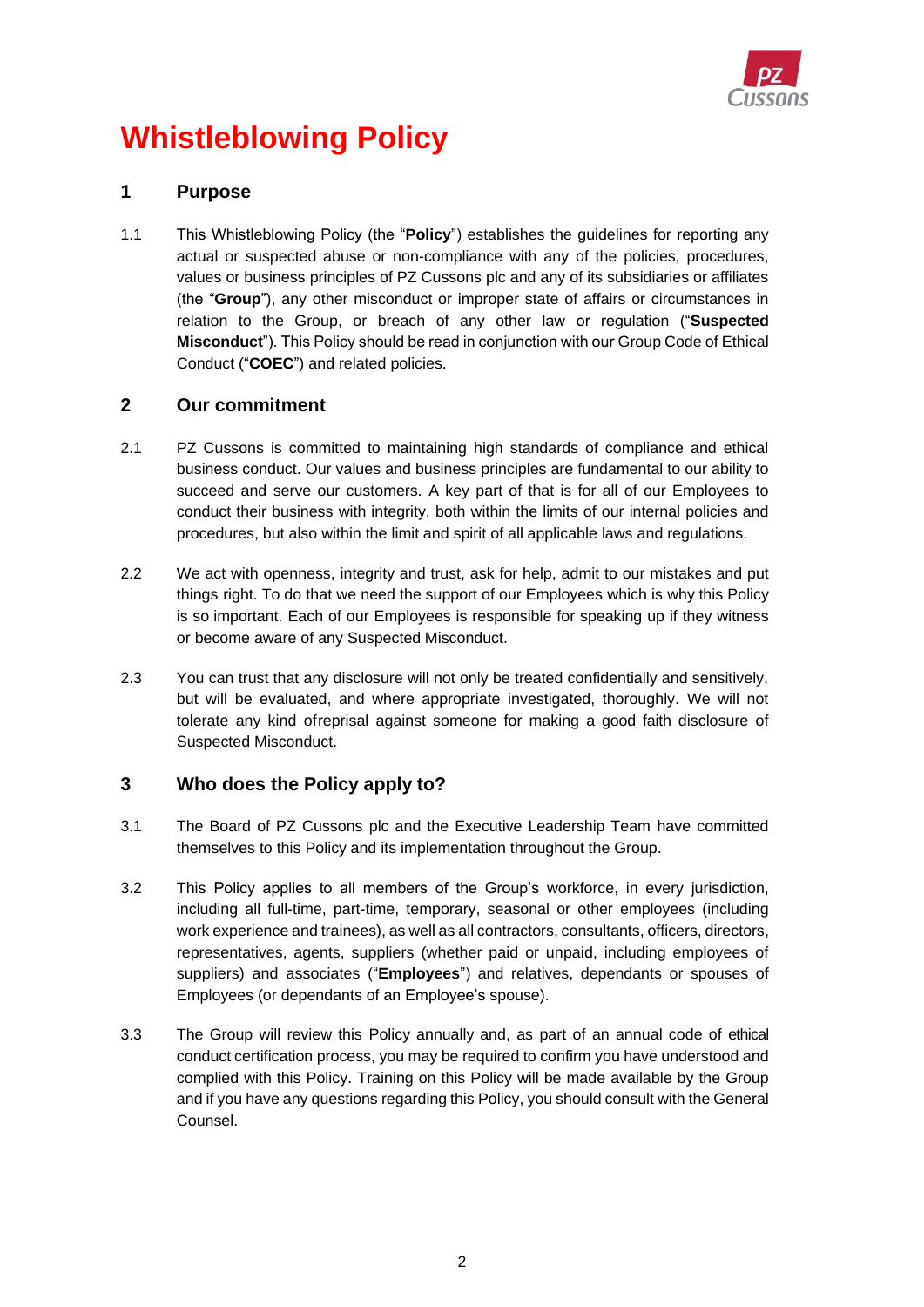

# **4 What is Whistleblowing?**

- 4.1 Whistleblowing is the disclosure of any Suspected Misconduct. You do not have to be sure of an allegation, a reasonable suspicion is enough.
- 4.2 Examples of Suspected Misconduct include:
	- (a) Breach of any Group policy or procedure;
	- (b) Breach of any legal requirement such as a law or regulation;
	- (c) Behaviour that puts the health and safety of any other individual (including customers and other Employees) at risk;
	- (d) Conduct that makes you feel uncomfortable or harassed in the workplace;
	- (e) Discriminatory behaviour;
	- (f) Dishonest behaviour; and
	- (g) Conduct that represents a danger to the public or the financial system.

These are just examples and this list is not exhaustive.

- 4.3 You can make a disclosure of Suspected Misconduct on your own behalf or on behalf of another – for example if you are aware of mistreatment of a colleague or if you have heard about, but not witnessed, breaches of policy.
- 4.4 A whistleblower is anyone who makes a disclosure about Suspected Misconduct regardless ofwhether the disclosure is made to the confidential hotline, a line manager, director, senior manager, Legal, Governance and Compliance team member or a member of the Executive Leadership Team.

### **5 How do I make a disclosure?**

- 5.1 PZ Cussons encourages all Employees who are making a disclosure of Suspected Misconduct to do so in their own name. This makes it far easier for us to investigate the disclosure more effectively and to make sure that your rights and interests as a whistleblower are protected. If you are comfortable talking to a senior manager or a member of the Legal, Governance and Compliance team then that should be the first person you go to. They will be able to escalate your disclosure through the appropriate internal channels.
- 5.2 If you do not feel comfortable discussing the disclosure or the Suspected Misconduct involves, a senior manager, you can discuss it directly with a member of the Legal, Governance and Compliance team or with the General Counsel. Contact information for these individuals can be found on the Group intranet.
- 5.3 If you would rather make your complaint anonymously, please use the confidential whistleblowing service provided by Navex Global [www.pzcussons.ethicspoint.com.](http://www.pzcussons.ethicspoint.com/)
- 5.4 When making your disclosure of Suspected Misconduct it is vital that you provide us with as much information as possible to give us the opportunity to evaluate and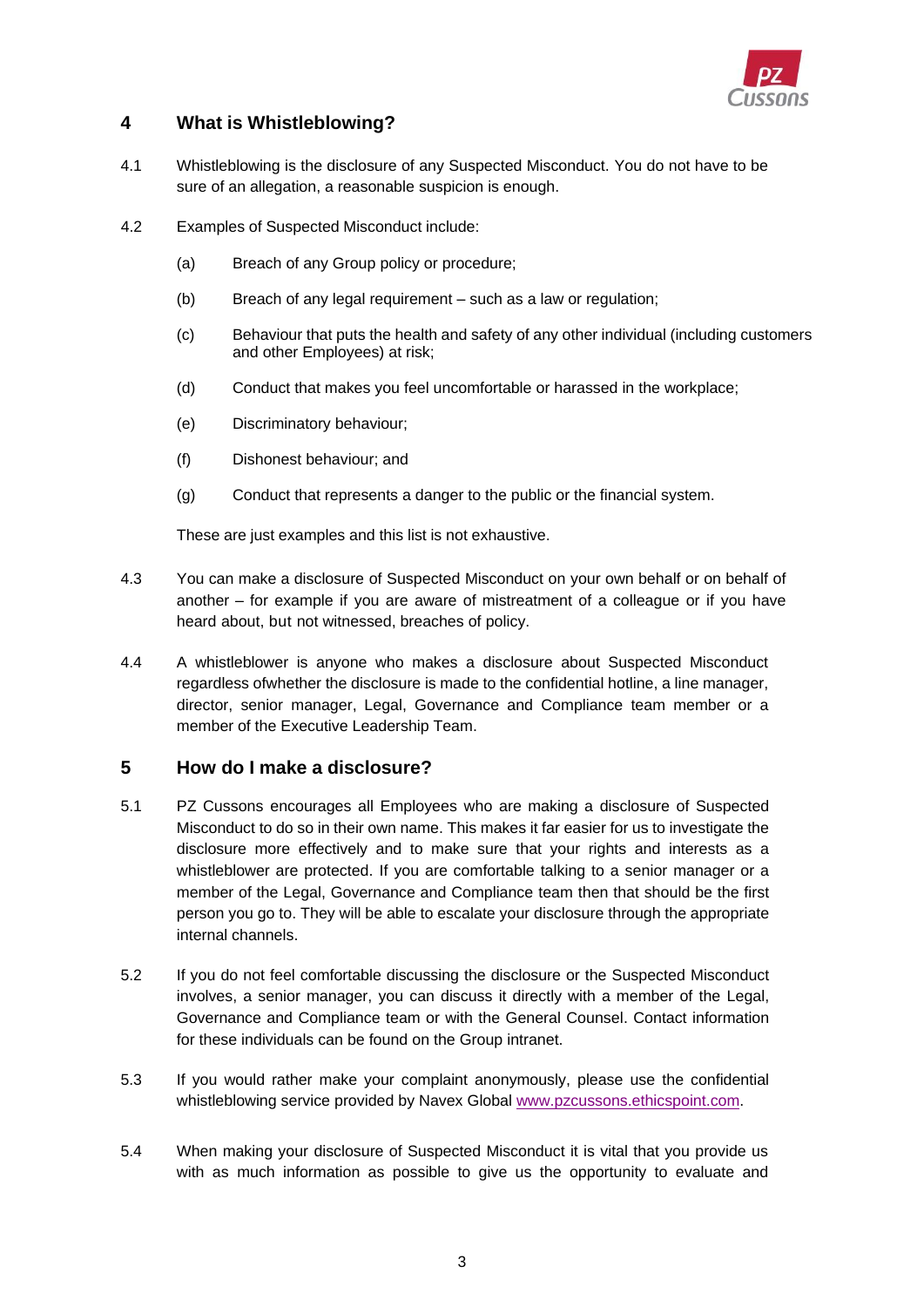

investigate your concerns. In addition, providing us with relevant documents is particularly useful.

5.5 Ideally, when making a disclosure, you should make it clear it is under this Policy; that will ensure that the person you are reporting to knows to follow this Policy from the outset.

### **6 How will I be protected?**

- 6.1 PZ Cussons adheres to all legislation that offers specific protection to whistleblowers in certain situations, for example when making disclosures about matters in the public interest. The law provides protection from dismissal and victimisation to individuals making those types of disclosures. This Policy extends that protection to Employees making disclosures of any Suspected Misconduct, not just those protected by the law.
- 6.2 Put simply, PZ Cussons will not tolerate any reprisals against any Employee for making a good faith allegation of Suspected Misconduct, even if is later determined that there was, in fact, no misconduct.
- 6.3 The allegation must be made with good faith of course. As much as PZ Cussons will protect those who make good faith disclosures, it will also treat seriously anyone who makes bad faith or malicious allegations against others.
- 6.4 PZ Cussons is committed to supporting anyone who makes a disclosure of Suspected Misconduct throughout the process. We know it can be a stressful time and we are committed to ensuring there is support where needed. We therefore make the following commitments to all Employees who make a disclosure of Suspected Misconduct:
	- (a) You will be treated sensitively;
	- (b) Your confidentiality will be respected and we will make every reasonable effort not to reveal your identity unless permitted by law, if that is your preference;
	- (c) You will be supported by senior management; and
	- (d) You will receive reasonable updates of the investigatory process.

# **7 What will PZ Cussons do?**

- 7.1 If you make the disclosure of Suspected Misconduct directly, we will take as much information from you as possible.
- 7.2 We will consider who in the PZ Cussons organisation is best placed to deal with the allegation and any further investigation which is required in accordance with the Group's policies and procedures in force from time to time.
- 7.3 Your role in any potential investigation will depend on the specific circumstances and will vary from case to case. However, you will be told who you should contact if you have any concerns that your disclosure is not being treated properly.
- 7.4 You will be given appropriate updates about the steps taken to examine the disclosure, although it may not be possible to provide you with information of every step taken. This is to respect the confidentiality of all parties concerned.
- 7.5 If you make your disclosure anonymously, it will not be possible to provide you with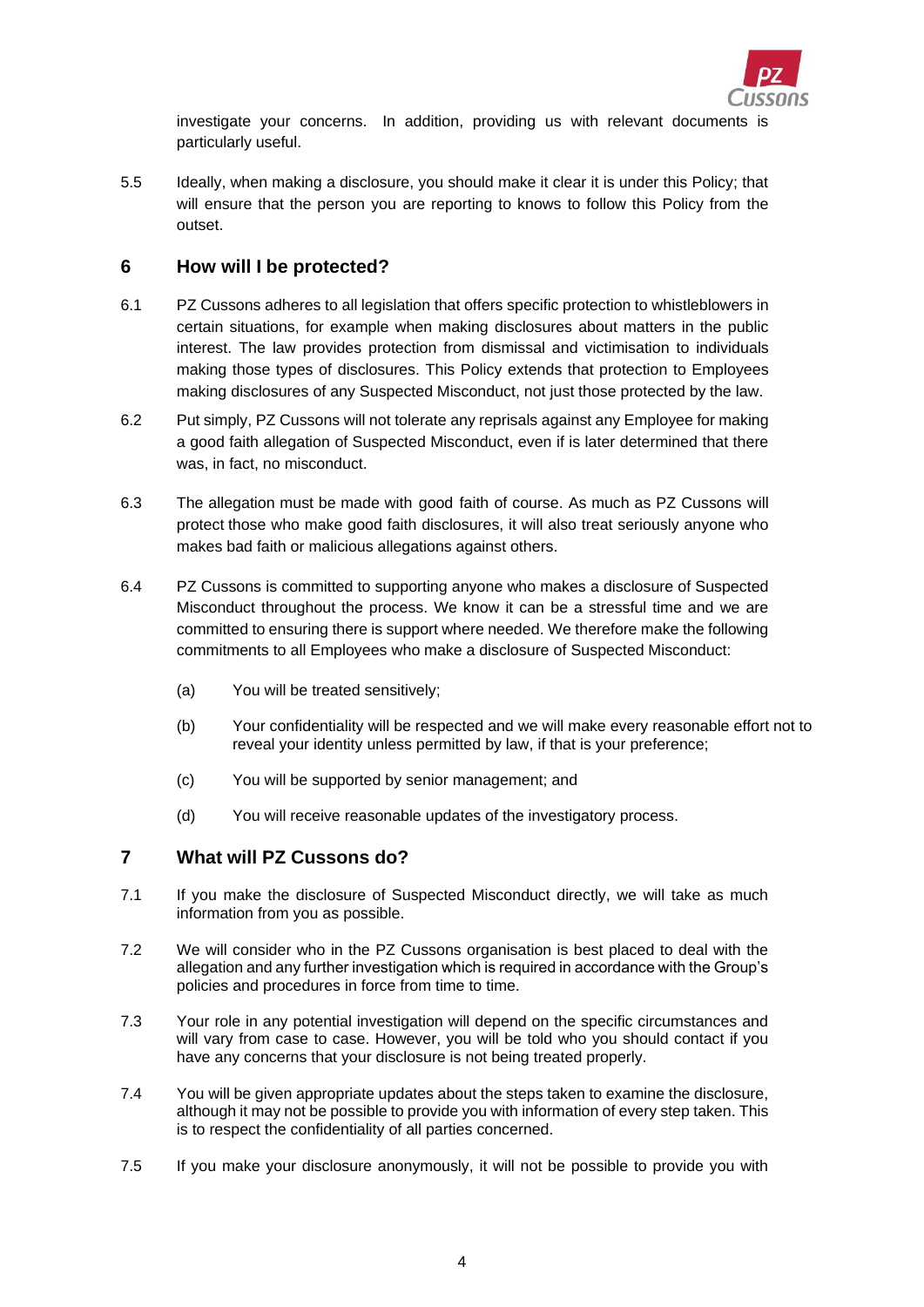

updates orconfirmation of next steps. Where a disclosure is made anonymously, PZ Cussons will not try to discover who made that disclosure.

### **8 What do I do if I receive a whistleblowing report from a colleague**

- 8.1 If an Employee, whether in your direct management line or otherwise, approaches you to make a whistleblowing report, you must:
	- (a) Ask the individual if they wish to remain anonymous in their report, and if they do, you should encourage them to use the confidential hotline service in order to protect their identity;
	- (b) If they do not wish to remain anonymous, you should take their report with as much detail as can be provided; and
	- (c) After receiving the report, you must contact a member of the Legal, Governance and Compliance team, the General Counsel or the Head of Internal Audit with the details of the report and ask that they log the report in the case management system.
- 8.2 You should not conduct any investigation or respond to the whistleblowing report before the case is logged in the case management system and you receive advice on the appropriate conduct of any investigation from the General Counsel.

### **9 External disclosure**

9.1 This Policy is intended to assist with the internal disclosure of Suspected Misconduct. We hope that our robust internal systems will give our Employees the confidence to make any disclosure of Suspected Misconduct internally. However, if, for whatever reason, you find it necessary to report your concerns to an external body, this should be to a professional, regulatory or government body.

### **10 Example Questions**

10.1 Q: I'm not sure if my allegation is true, should I still report it?

A: Yes! You should report any suspicion you have in good faith. You will be supported and your disclosure will be evaluated and potentially investigated before any further steps are taken.

10.2 Q: I have witnessed my line manager paying a bribe. I know I should report it but I am worried it will affect my promotion. Can I wait a while to make a disclosure?

A: No. You should make your disclosure straight away. Obviously in this situation you will want to make your disclosure to the Legal, Governance and Compliance team or make the disclosure anonymously.You will not be discriminated against or prejudiced in your work by having made a disclosure.

10.3 Q: Someone has made a false allegation about me, what do I do?

A: Every disclosure is taken seriously and will be evaluated. If you are the subject of a credible disclosure you will be given the opportunity to respond to the allegation that has been made and, if possible, provide any evidence in support of your position. However, any reprisals against someone who has made an allegation will not be tolerated and may result in separate disciplinary action.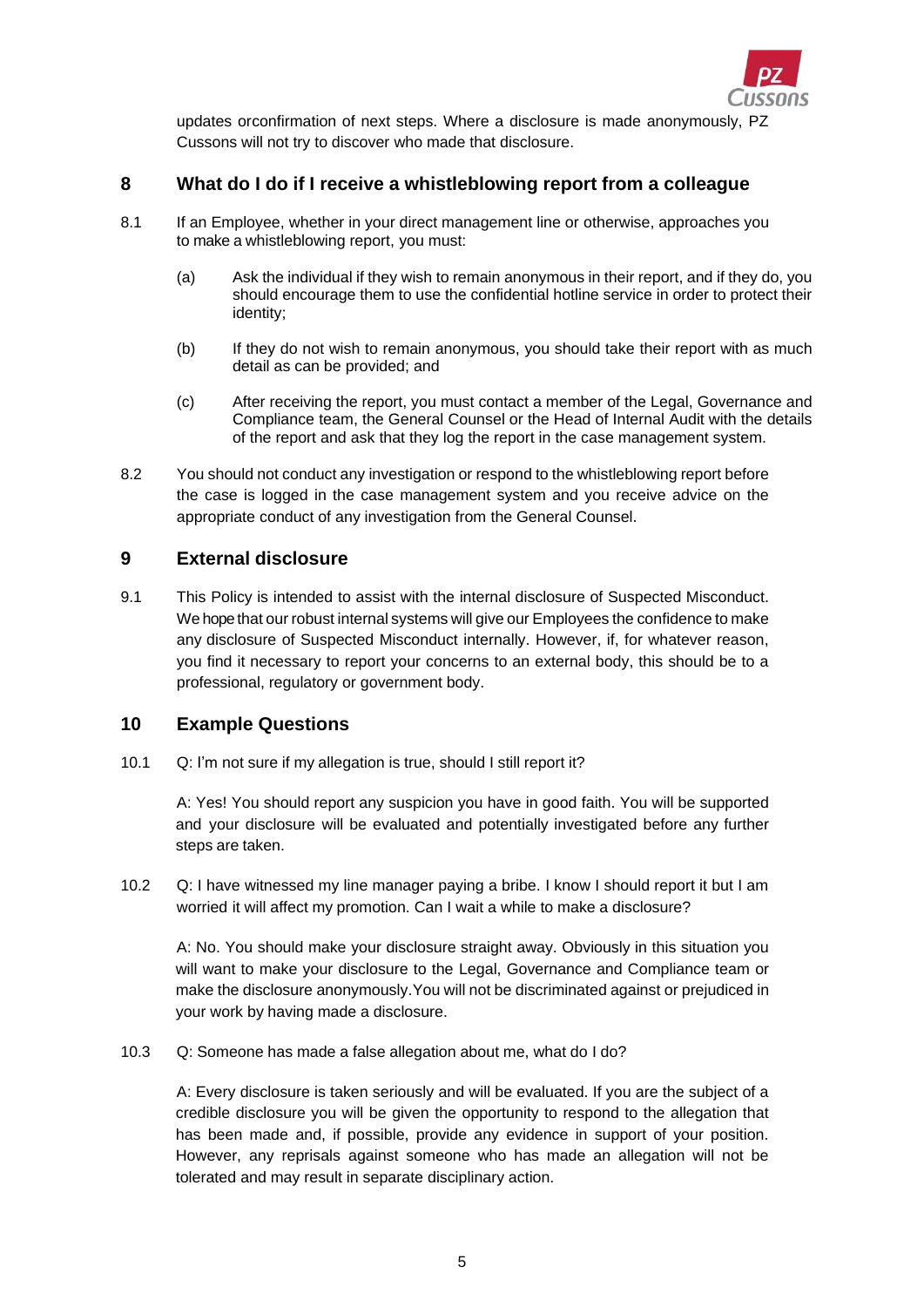

# **11 Legal Protections**

11.1 We respect and will comply with any local laws that apply to you. For further information about Australian protections and requirements in relation to whistleblowing, please read the Australian Supplementary to this Whistleblower Policy.

# **12 Navex Global Telephone Numbers**

12.1 You can access the confidential whistleblowing service in any language via a free localtelephone number. Details below:

| <b>Telephone Number</b>                            |
|----------------------------------------------------|
| 1800 569 113                                       |
| 400 120 4728                                       |
| 844 249 7306                                       |
| 800 848 1539                                       |
| 000 800 0502 212                                   |
| 007 803 321 2304                                   |
| 0800 221 366                                       |
| 1800807067                                         |
| 0800 854 774                                       |
| 07080601511                                        |
| 800 000 141                                        |
| 800 492 2400                                       |
| 1800012649                                         |
| United Kingdom & Northern Ireland<br>0800 086 9907 |
| 844 249 7306                                       |
|                                                    |

*\* Ghana – dial in-country access code 0 2424 26 004 before entering the hotline number.*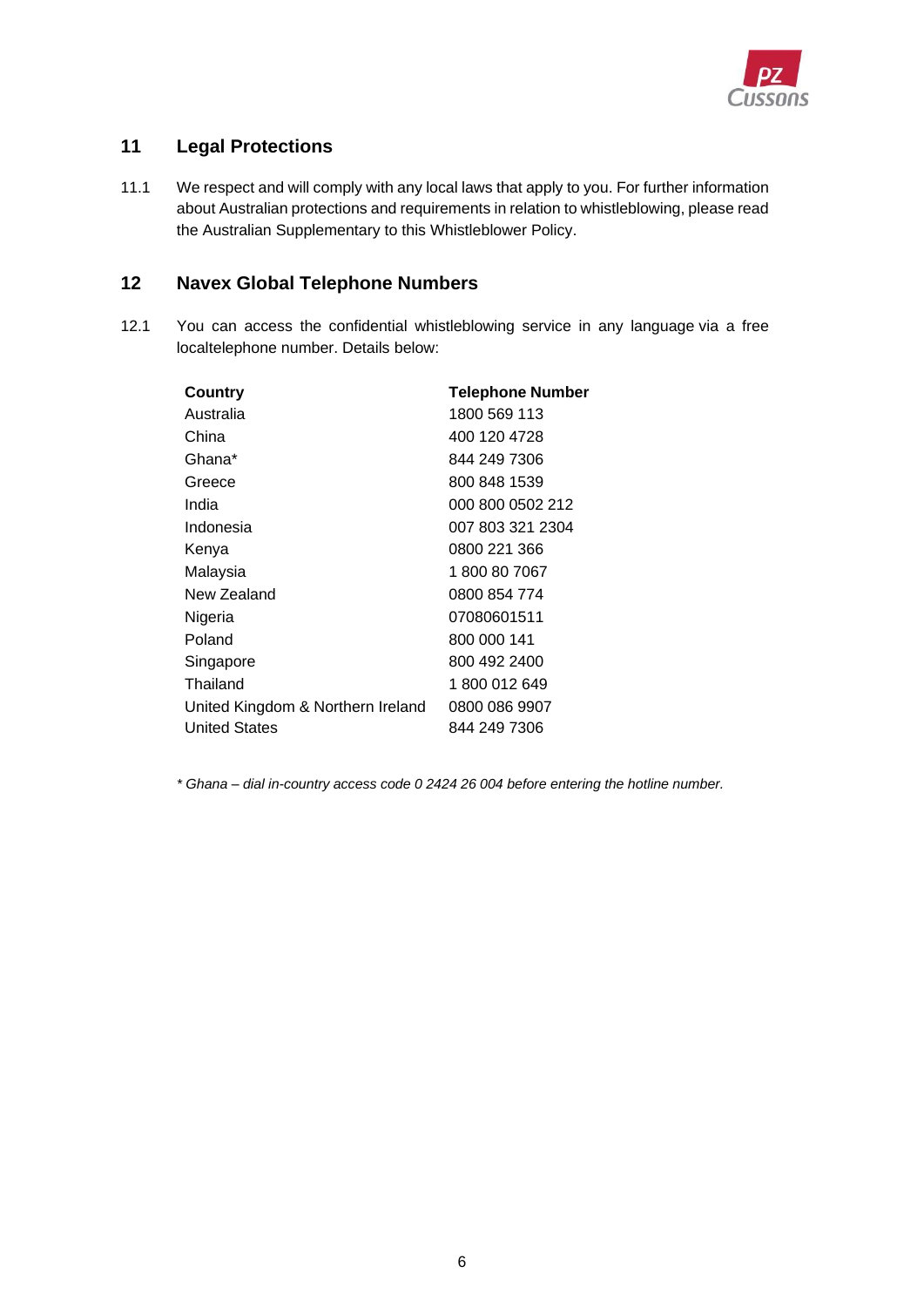

# **Whistleblower Policy – Australian Supplementary**

### **1 Purpose**

- 1.1 This Whistleblower Policy Australian Supplementary provides guidance on how you can safely, confidentially and without fear of retaliation, report concerns relating to our business or our people. In this Policy, 'PZ Cussons' refers to PZ Cussons (Holdings) Pty Ltd, PZ Cussons Beauty Australia (Holdings) Pty Ltd and each of their Australian related bodies corporate in Australia.
- 1.2 This supplements the PZ Cussons plc Whistleblowing Policy (**Group Policy**) by providing additional information required under Australian law and describing protections available under Australian law. Where the Group Policy sets out additional benefits, you will be entitled to those benefits as well.
- 1.3 In this document, references to 'Australian law' are references to the *Corporations Act 2001*  (Cth) and the *Taxation Administration Act 1953* (Cth) (as applicable).

### **2 Who is covered by the Whistleblower Policy – Australian Supplementary?**

- 2.1 The Whistleblower Policy Australian Supplementary applies to you (and you are an eligible whistleblower) if you are:
	- (a) an officer or employee of PZ Cussons (including employees who are permanent, parttime, fixed-term or temporary, interns, secondees, managers, and directors)
	- (b) an individual who supplies services or goods to PZ Cussons (whether paid or unpaid) (e.g. contractors, consultants, service providers and business partners) or an employee of a supplier (whether paid or unpaid)
	- (c) an associate of PZ Cussons
	- (d) a relative, dependant or spouse of an any of the above individuals (e.g. relatives, dependants or spouse of employees, contractors, consultants, service providers, suppliers and business partners) or the dependant of such an individual's spouse

You are also an eligible whistleblower if you previously held any of the above positions.

### **3 Protected disclosures**

- 3.1 To obtain whistleblower protection under Australian law you must meet all the following criteria:
	- (a) you are an eligible whistleblower (see section 2)
	- (b) you have reasonable grounds to suspect that that the information concerns or indicates misconduct or an improper state of affairs or circumstances (**Improper Conduct**) in relation to PZ Cussons or a related body corporate of PZ Cussons (see section 4)
	- (c) you make your disclosure to an eligible recipient or another person authorised (as set out at section 5)
- 3.2 Having 'reasonable grounds to suspect' Improper Conduct means you should have an objective basis for your suspicion.
- 3.3 In special circumstances disclosures to a journalist or member of Parliament may also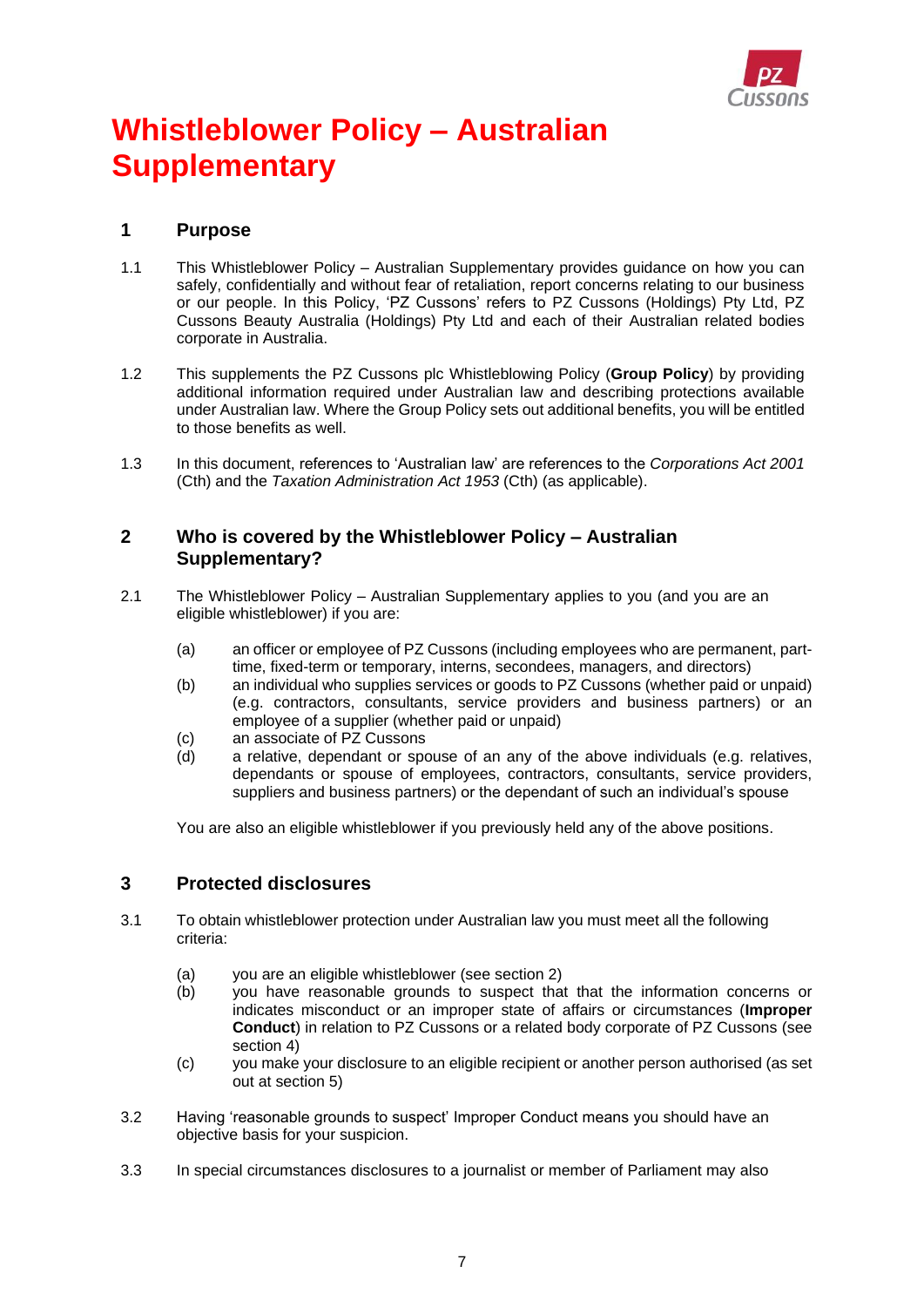

be protected (see section 4 below for further information).

- 3.4 Provided you have reasonable grounds to suspect your report to be true, you will be protected even if your disclosure turns out to be incorrect. However making a report you know is false or misleading is a serious matter and may result in disciplinary action.
- 3.5 Disclosures that relate solely to personal work-related grievances are not protected disclosures under Australian whistleblower laws and do fall within scope of this Policy. Personal work-related grievances are those that relate to your employment and have implications for you personally but **do not**:
	- (a) have any other significant implications for PZ Cussons or another entity.
	- (b) relate to any conduct or alleged conduct about a disclosable matter.

Examples of personal work-related grievances include interpersonal conflicts, decisions relating to your employment, transfer or promotion, decisions relating to the terms and conditions of your employment, or a decision relating to you being suspended, terminated or disciplined.

Any personal work-related grievances should be addressed in accordance with the relevant HR policy.

A personal work-related grievance may still qualify for protection if:

- (a) it includes information about Improper Conduct (a mixed report);
- (b) you suffer from or are threatened with detriment for making a disclosure; or
- $(c)$  you seek legal advice or legal representation about the operation of the whistleblower protections under Australian law.

### **4 Improper Conduct**

- 4.1 Examples of Improper Conduct includes, in relation to PZ Cussons or a related body corporate of PZ Cussons:
	- (a) illegal conduct, such as theft, dealing in, or use of illicit drugs, violence or threatened violence, criminal damage against property, breach of law and regulations applicable to PZ Cussons operations and entities;<sup>1</sup>
	- (b) fraud, money laundering or misappropriation of funds;
	- (c) offering or accepting a bribe;
	- (d) financial irregularities;
	- (e) misconduct or improper state of affairs or circumstances in relation to the tax affairs of PZ Cussons;
	- (f) failure to comply with, or breach of, legal or regulatory requirements;
	- (g) dishonest, unethical or undesirable conduct;
	- (h) breach of any PZ Cussons policy or procedure;
	- (i) conduct that represents a danger to the public or financial system;
	- (j) engaging in or threatening to engage in detrimental conduct against a person who has made a disclosure or is believed or suspected to have made, or be planning to make, a disclosure;

- an offence against, or contravention of, the *Corporations Act 2001* (Cth), *Australian Securities and Investment Commission Act 2001* (Cth), *Banking Act 1959* (Cth), *Financial Sector (Collection of Data) Act 2001* (Cth), *Insurance Act 1973* (Cth), *Life Insurance Act 1995* (Cth), *National Consumer Credit Protection Act 2009* (Cth), *Superannuation Industry (Supervision) Act 1993* (Cth) or any instrument made under any aforementioned Act; or
- an offence against any other law of the Commonwealth that is punishable by imprisonment for a period of 12 months or more.

<sup>1</sup> Including conduct of any officer or employee of PZ Cussons or a related body corporate of PZ Cussons that constitutes: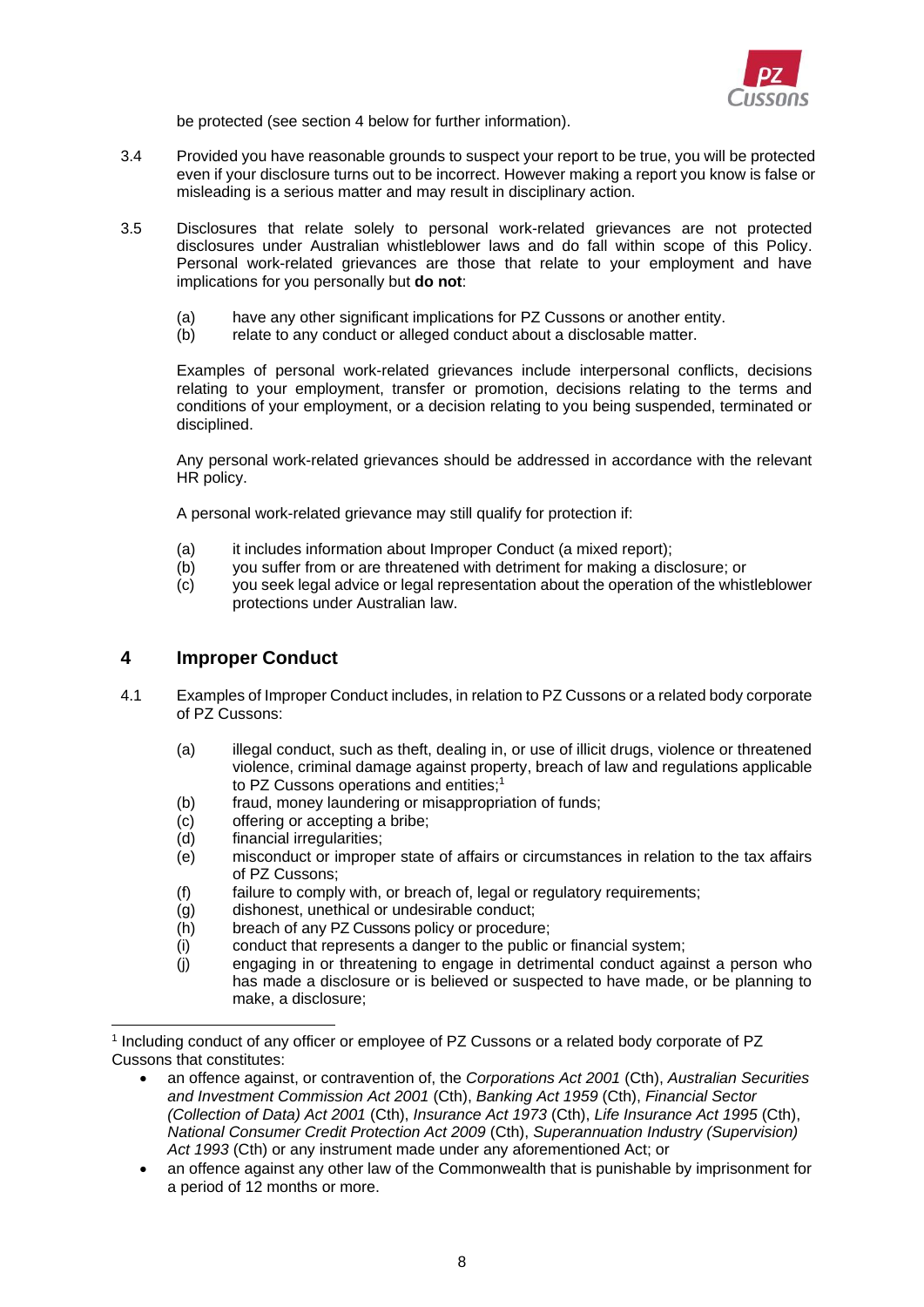

- (k) behaviour that puts the health and safety of any other individual (including customers and other employees) at risk;
- (l) conduct that makes you feel uncomfortable or harassed in the workplace;
- (m) discriminatory behaviour; and
- (n) any other conduct prescribed by regulation for the purposes of whistleblower protections.
- 4.2 Improper Conduct does not necessarily need to involve a contravention of a particular law.
- 4.3 Disclosures that are not about Improper Conduct do not qualify for protection under Australian laws. We encourage you to make a disclosure even if you are unsure if it concerns Improper Conduct. PZ Cussons will treat all disclosures under its whistleblower policy in the same way, regardless of whether it strictly qualifies for protection under Australian laws.

### **5 Who can receive a disclosure?**

- 5.1 To obtain whistleblower protection under Australian laws, you must make your disclosure to an eligible recipient, as set out below. While we encourage you to make your disclosure to a PZ Cussons Designated Whistleblowing Officer, you can qualify for protection regardless of which of the channels listed below you choose to report through, internal or external.
- 5.2 If you would like more information about how to make a protected disclosure or the whistleblower protections before making a disclosure, you can contact a PZ Cussons Designated Whistleblowing Officer (details below) or an independent legal advisor.

*Disclosure within PZ Cussons* 

5.3 We encourage you to make your disclosure to our Designated Whistleblowing Officers, who have relevant experience with such matters:

| Tra Hoang               | <b>Emma Hodgson</b>        |
|-------------------------|----------------------------|
| Legal Manager           | HR Business Partner        |
| tra.hoang@pzcussons.com | Emma.Hodgson@pzcussons.com |
| 0404 891 994            | 0424 937 289               |

- 5.4 You can also make a disclosure to any of the following persons:
	- (a) a member of the Australian Leadership Team
	- (b) an officer or senior manager of PZ Cussons or a related body corporate
	- (c) an internal or external auditor (or member of an audit team conducting an audit) or actuary of PZ Cussons or a related body corporate
	- (d) a lawyer, for the purposes of taking advice about whistleblower protections
	- (e) for disclosures in relation to PZ Cussons' tax affairs, a registered tax agent or BAS agent who provides tax agent services (within the meaning of the *Tax Agent Services Act 2009*) or any other employee or officer of PZ Cussons who has functions or duties that relate to PZ Cussons<sup>'</sup> tax affairs
- 5.5 You should be mindful that disclosures made to your immediate line leader may not be protected by Australian whistleblower laws unless your line leader is an eligible recipient.

#### *Anonymous disclosure*

- 5.6 If you would rather make your disclosure anonymously, please use the confidential whistleblowing service provided by Navex Global at [www.pzcussons.ethicspoint.com](http://www.pzcussons.ethicspoint.com/) or by calling **1800 569 113**. However please note it may be more difficult for us to investigate an anonymous disclosure and provide you with the same level of practical support if we do not know your identity.
- 5.7 Anonymous disclosures can still be protected under Australian laws, and you can choose to remain anonymous while making a disclosure, over the course of the investigation and after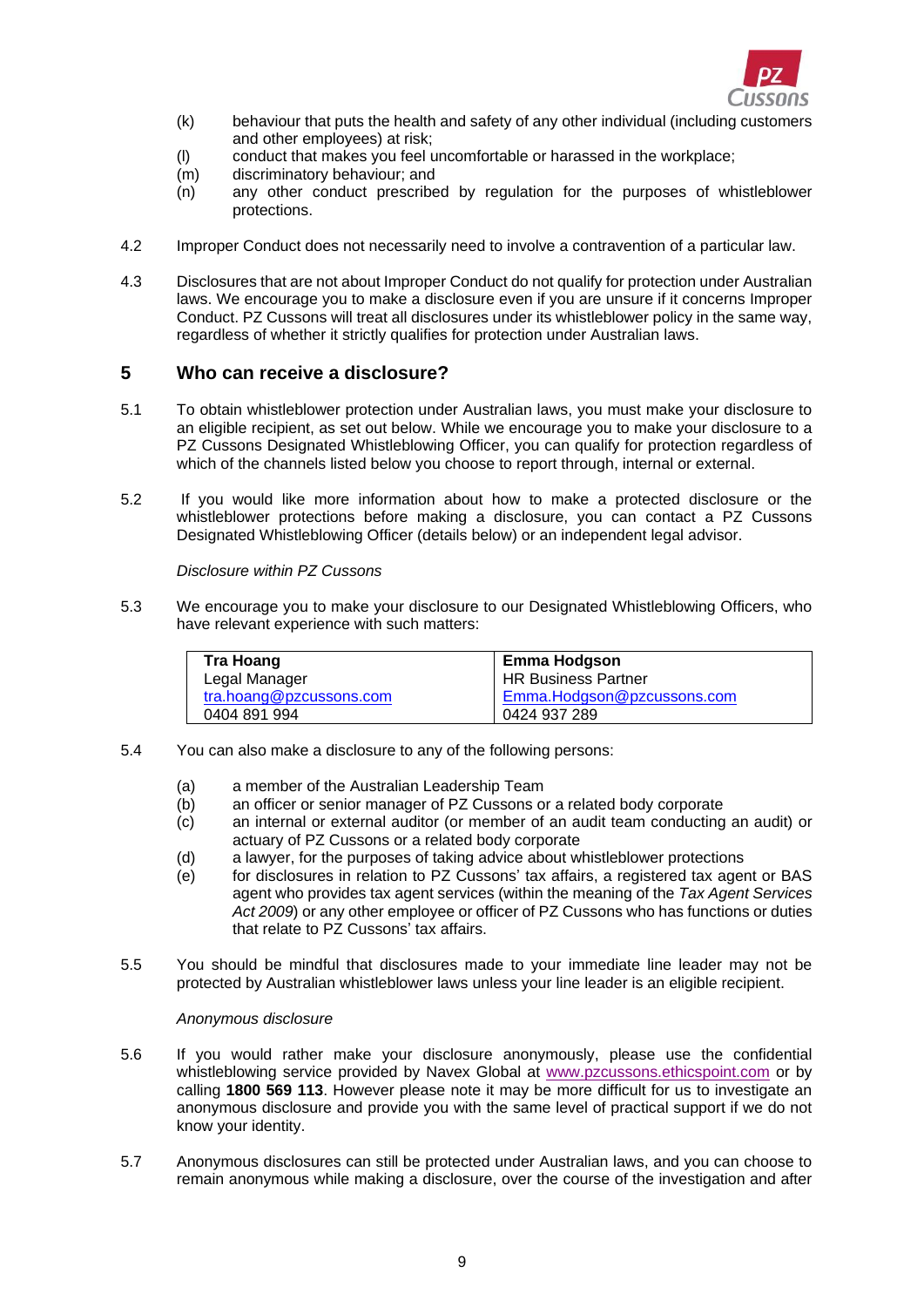

the investigation is finalised. If you make a report anonymously we encourage you to maintain ongoing communication with us using your preferred anonymous reporting channel. PZ Cussons will protect your continued anonymity by assigning pseudonyms as appropriate.

#### *External disclosure*

- 5.8 While it is our preference for disclosures to be made internally to give us the opportunity to investigate and address any issues – you may choose to report Improper Conduct to ASIC, APRA or another Commonwealth authority prescribed by the regulations. You may also report in relation to PZ Cussons' tax affairs to the Tax Commissioner if you consider that the information may assist the Commissioner to perform his/her functions under a taxation law in relation to PZ Cussons or an associate of PZ Cussons. Reports made to these external agencies can also qualify for protection.
- 5.9 Whistleblower protections are also available under Australian law if you make a public interest or emergency disclosure to a journalist or a parliamentarian. Please contact the Legal Manager if you would like more information about public interest or emergency disclosures as specific legislative requirements apply, including that a disclosure must have previously been made to ASIC, APRA or a prescribed body and written notice provided to the body to which the disclosure was made. In the case of a public interest disclosure, at least 90 days must have passed since the previous disclosure. It is important for you to understand the criteria for making a public interest or emergency disclosure.

### **6 Handling and investigating a disclosure**

- 6.1 If you make the disclosure directly, we will take as much information from you as possible.
- 6.2 We will consider whether your disclosure qualifies for protection, who in the PZ Cussons organisation is best placed to deal with the allegation and any further investigation which is required in accordance with PZ Cussons policies and procedures in force from time to time. Any investigation will be conducted in a timely manner, but the timeframe and process may vary depending on the nature of the disclosure. PZ Cussons will ensure the confidentiality of its disclosure handling and investigation process.
- 6.3 Your role in any potential investigation will depend on the specific circumstances and will vary from case to case. However, you will be told who you should contact if you have any concerns that your disclosure is not being treated appropriately.
- 6.4 You will be given appropriate updates about the steps taken to examine the disclosure and approximate timing of these steps, although it may not be possible to provide you with information of every step taken. This is to respect the confidentiality of all parties concerned.
- 6.5 If you make your disclosure anonymously, it may not be possible to provide you with updates or confirmation of next steps.
- 6.6 At the end of any investigation, the investigating officer will submit a report to the Legal Manager and the Managing Director, while preserving confidentiality.
- 6.7 If Improper Conduct is substantiated, appropriate disciplinary action may be taken. This may include terminating or suspending the employment of the persons involved in the Improper Conduct. PZ Cussons may also refer the matter to the relevant enforcement authority.

### **7 Protection of whistleblowers**

7.1 PZ Cussons is committed to ensuring confidentiality in respect of all matters raised under this Policy, and that those who make a report are treated fairly and do not suffer detriment. Confidentiality protections and protection from detriment are available to eligible whistleblowers under the law, and it is an offence to breach these confidentiality protections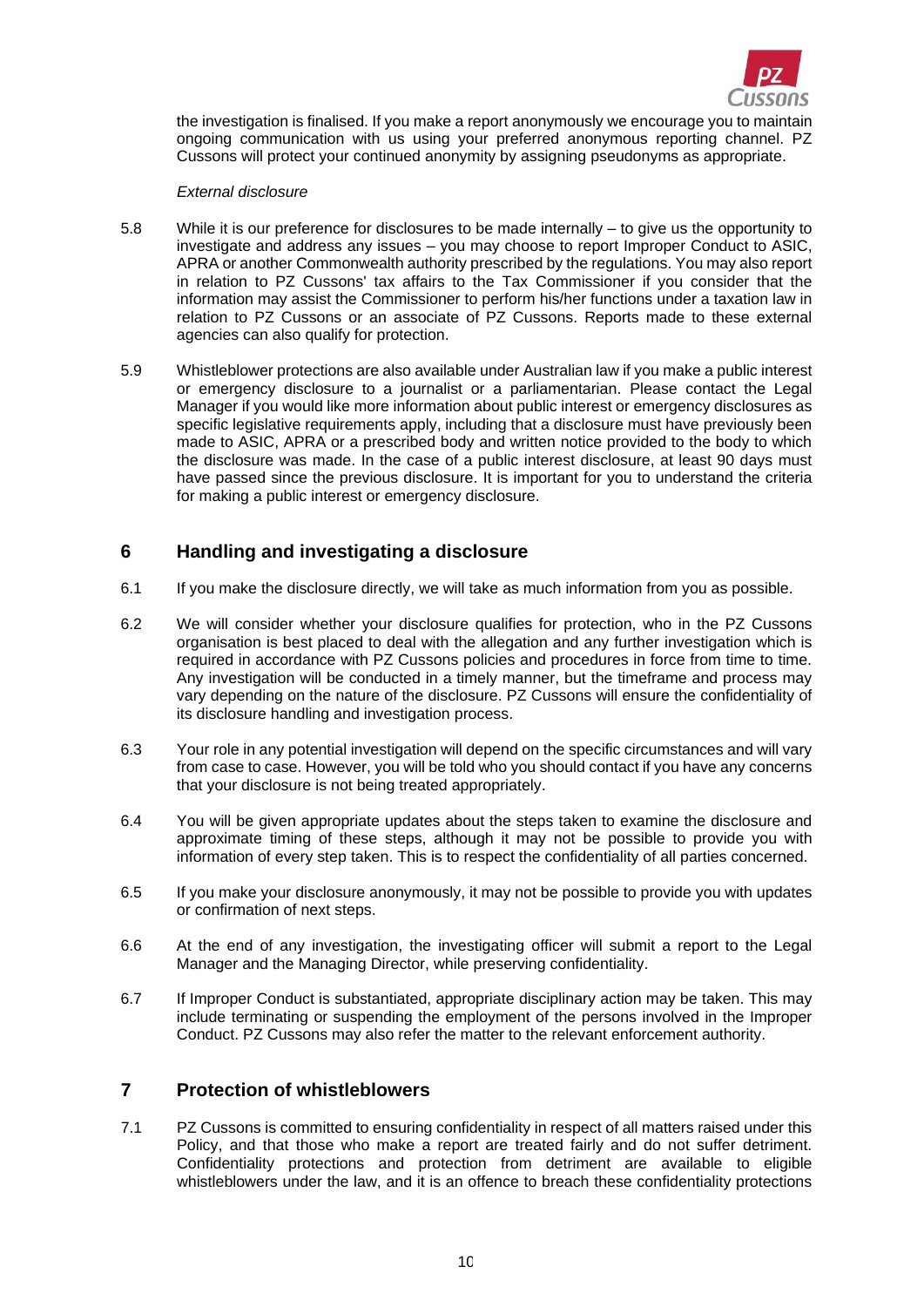

or to cause an eligible whistleblower detriment.

- 7.2 **Protection of your identity and confidentiality** If you have made a disclosure that qualifies for protection, it is illegal for PZ Cussons or any other person to identify you or to disclose information that is likely to lead to your identification, outside the exceptions listed below.
- 7.3 We will only share your identity if:
	- (a) you have consented
	- (b) the disclosure is reported to ASIC, APRA, the Australian Federal Police or the Tax Commissioner (in relation to tax matters)
	- (c) the disclosure is disclosed to a lawyer for the purposes of obtaining legal advice or legal representation about the whistleblower provisions
	- (d) the disclosure is disclosed to a person or body prescribed by the regulations.

We may also disclose information that may lead to your identification if it does not include your identity and it is reasonably necessary for the purpose of investigating the disclosure. We will take all reasonable steps to reduce the risk that you will be identified from the information.

- 7.4 **Protection against detrimental conduct** We will not tolerate any detrimental conduct against those who make a protected disclosure. We will consider disciplinary action, which may include termination of employment, where an employee has caused detriment to another person because they have, or intend to, make a disclosure under our Whistleblower Policy.
- 7.5 Examples of detrimental conduct include:
	- (a) dismissal
	- (b) injury of an employee in his or her employment;
	- (c) alteration of an employee's position or duties to his or her disadvantage
	- $\overrightarrow{a}$  discrimination between an employee and other employees
	- (e) harassment or intimidation of a person
	- (f) harm or injury to a person, including psychological harm
	- (g) damage to a person's property
	- (h) damage to a person's reputation
	- (i) damage to a person's business or financial position
	- (j) any other damage to a person.
- 7.6 Detrimental conduct **does not** include:
	- (a) action that is reasonable for the purpose of protecting a discloser from detriment (e.g. moving a discloser who has made a disclosure about their immediate work area to another office to prevent them from detriment); and
	- (b) managing a discloser's unsatisfactory work performance, in line with PZ Cussons' performance management framework.
- 7.7 It is illegal for any person to engage in conduct that causes detriment to you (or another person) in relation to a protected disclosure if the reason or part of the reason for the detrimental conduct is the belief or suspicion that you (or another person) made, may have made, proposes to make or could make a disclosure that is protected under Australian laws. It is also illegal for a person to threaten to cause detriment to you (or another person) in relation to a protected disclosure. A threat may be express or implied, conditional or unconditional.

In practice, PZ Cussons protects disclosers from detriment by:

- (a) ensuring secure record keeping and robust information sharing practices;
- (b) providing periodic training to eligible recipients and investigators;
- (c) conducting an assessment of potential risk of detriment against the discloser and making case-by-case changes to the discloser's working arrangements if required;